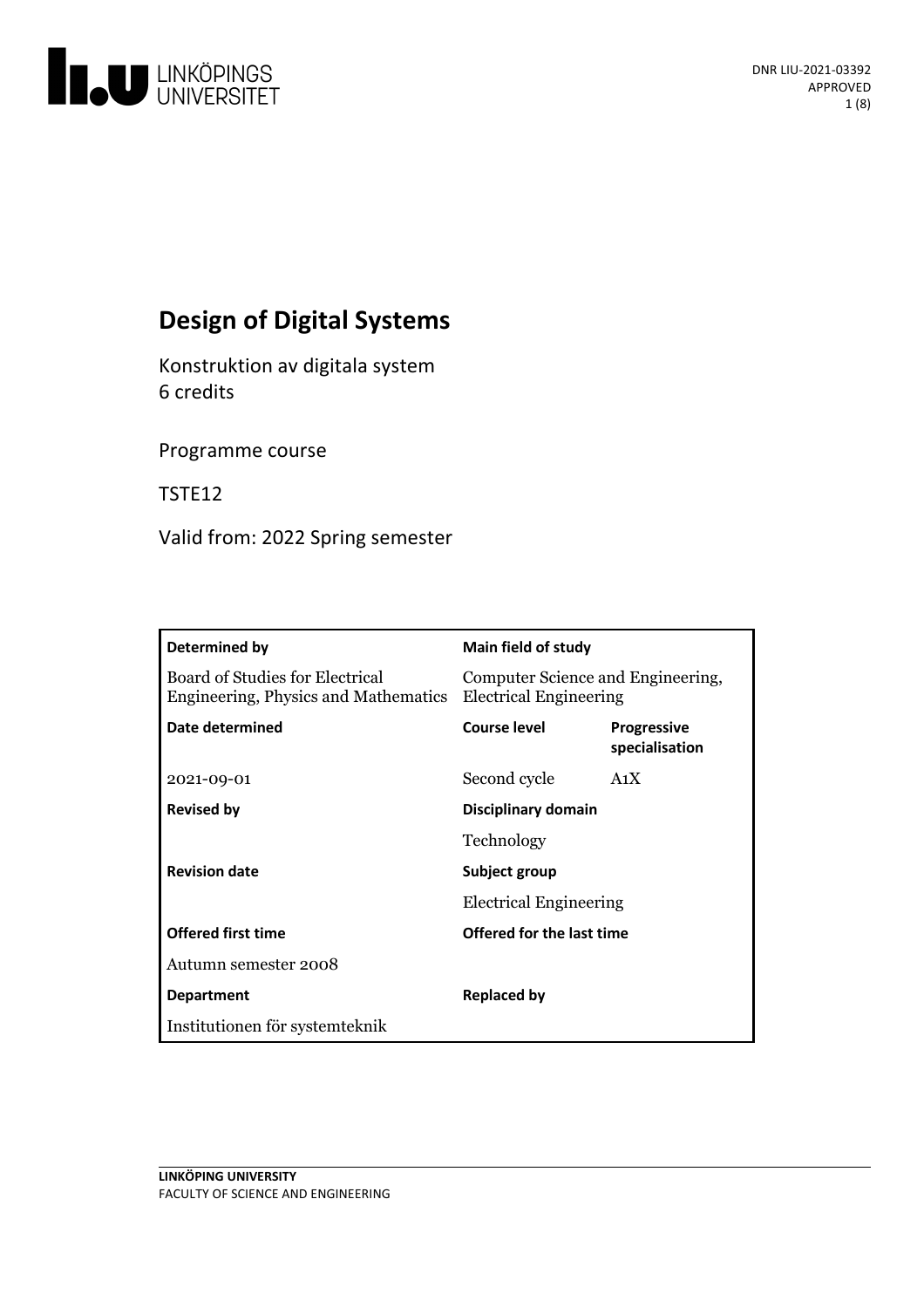# Course offered for

- Master of Science in Computer Science and Engineering
- Master of Science in Information Technology
- Master of Science in Applied Physics and Electrical Engineering
- Master of Science in Applied Physics and Electrical Engineering International
- Master's Programme in Electronics Engineering
- Master of Science in Electronics Design Engineering

## Prerequisites

Basic courses in digital circuits. Basic courses in programming.

## Intended learning outcomes

The course includes methods and tools for design and implementation of complex electronic systems. The emphasis is put on the design process.

- Design executable models using a hardware descripition language
- Model digital systems at different abstraction levels using an hardware description language
- Perform a project task following a project model
- Use logic synthesis and modelling tools to create prototypes and applications in FPGA and VLSI
- Use VHDL for modelling and synthesis of advanced digital systems
- Know about how IP blocks works and are used in FPGA and VLSI designs
- Know about how FPGA circuits function and can be used

## Course content

Design of complex digital systems. Problem definition, specification, design process. Complexity, partitioning, and validation. Hardware description languages, introduction to VHDL.<br>Behavioral descriptions, modeling techniques, time delays. Test benches and

verification methods. Hard real-time systems. Computational properties of algorithms, methods for scheduling, resource allocation and assignment. Synthesis of optimal architectures. Tools for design and simulation. Description of the design process for logic synthesis, optimization for VLSI implementation. Fast prototyping using FPGA.

# Teaching and working methods

Besides lectures, the course includes a laboration series and a small project.

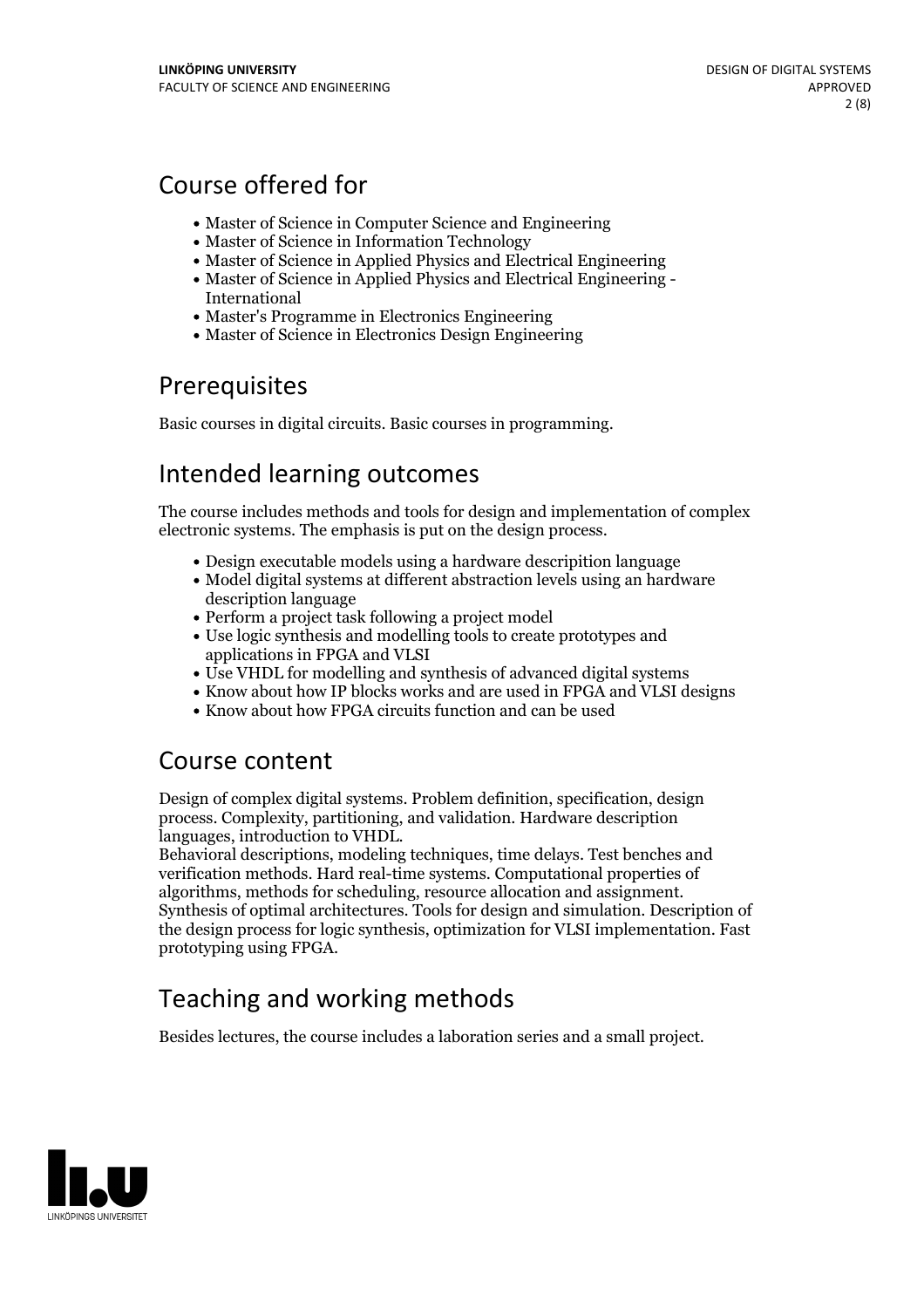## Examination

| PRA1                                  | Project         | 4 credits | U.G |  |
|---------------------------------------|-----------------|-----------|-----|--|
| LAB1                                  | Laboratory Work | 2 credits | U.G |  |
| Grades are given as 'Fail' or 'Pass'. |                 |           |     |  |

## Grades

Two grade scale, older version, U, G

## Other information

Supplementary courses: System Design, CDIO

## **About teaching and examination language**

The teaching language is presented in the Overview tab for each course. The examination language relates to the teaching language as follows:

- If teaching language is "Swedish", the course as a whole could be given in Swedish, or partly in English. Examination language is Swedish, but parts
- of the examination can be in English.<br>
If teaching language is "English", the course as a whole is taught in English.<br>
Examination language is "Swedish/English", the course as a whole will be<br>
If teaching language is "Swed
- taught in English if students without prior knowledge of the Swedish language participate. Examination language is Swedish or English depending on teaching language.

### **Other**

The course is conducted in a manner where both men's and women's experience and knowledge are made visible and developed.

The planning and implementation of a course should correspond to the course syllabus. The course evaluation should therefore be conducted with the course syllabus as a starting point.

If special circumstances prevail, the vice-chancellor may in a special decision specify the preconditions for temporary deviations from this course syllabus, and delegate the right to take such decisions.

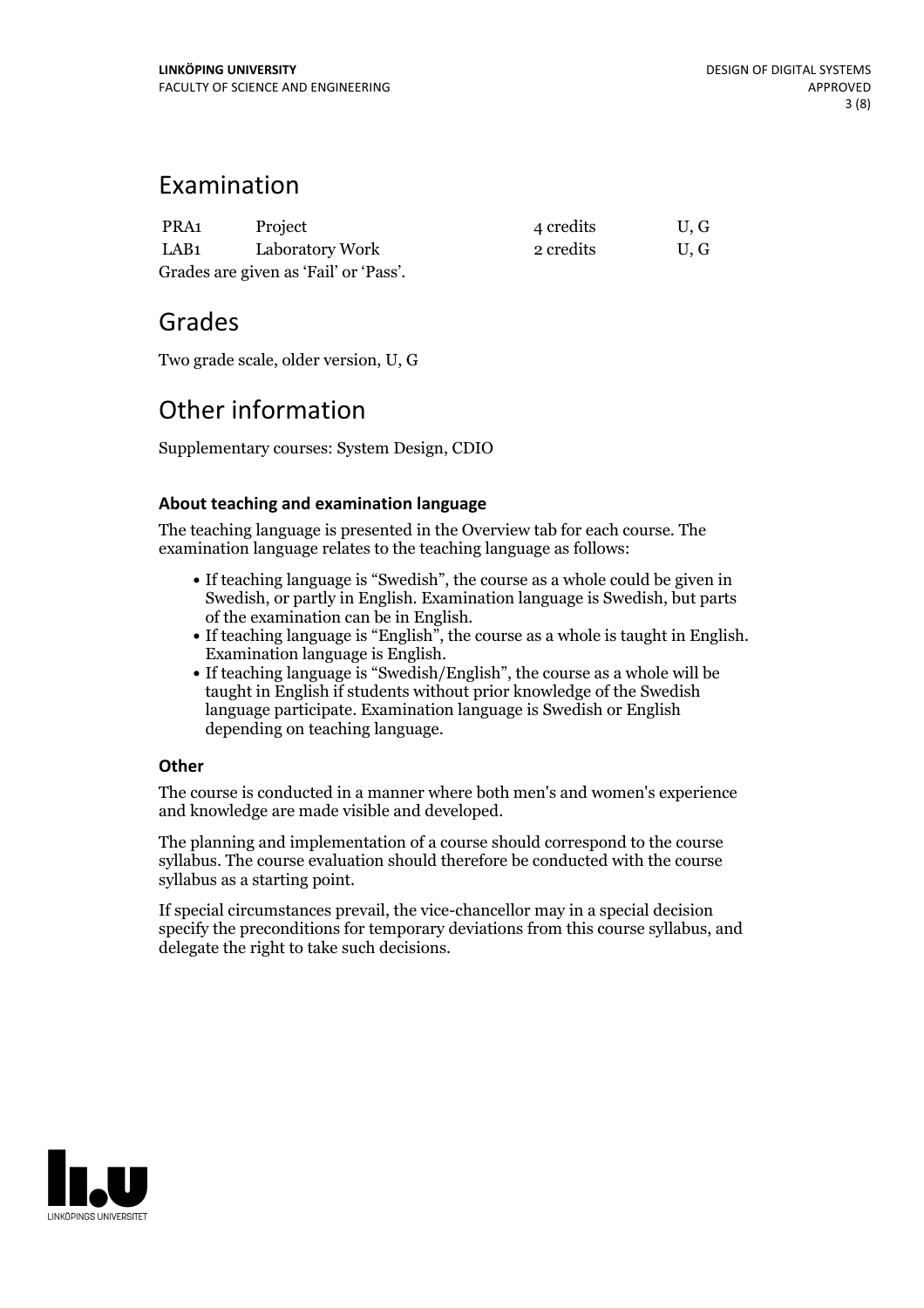## **Common rules**

### Course syllabus

A syllabus must be established for each course. The syllabus specifies the aim and contents of the course, and the prior knowledge that a student must have in order to be able to benefit from the course.

## Timetabling

Courses are timetabled after a decision has been made for this course concerning its assignment to a timetable module.

### Interruption in and deregistration from a course

The LiU decision, Guidelines concerning confirmation of participation in education (Dnr LiU-2020-02256), states that interruptions in study are to be recorded in Ladok. Thus, all students who do not participate in a course for which they have registered must record the interruption, such that the registration on the course can be removed. Deregistration from or interrupting a course is carried out using <sup>a</sup> web-based form: https://www.lith.liu.se/for- [studenter/kurskomplettering?l=en.](https://www.lith.liu.se/for-studenter/kurskomplettering?l=en)

## Cancelled courses and changes to the course syllabus

Courses with few participants (fewer than 10) may be cancelled or organised in a manner that differs from that stated in the course syllabus. The Dean is to deliberate and decide whether a course is to be cancelled or changed from the course syllabus.

## Guidelines relating to examinations and examiners

For details, see Guidelines for education and examination for first-cycle and second-cycle education at Linköping University, Dnr LiU-2020-04501 [\(http://styrdokument.liu.se/Regelsamling/VisaBeslut/917592\)](http://styrdokument.liu.se/Regelsamling/VisaBeslut/917592).

An examiner must be employed as a teacher at LiU according to the LiU Regulations for Appointments, Dnr LiU-2021-01204 [\(https://styrdokument.liu.se/Regelsamling/VisaBeslut/622784](https://styrdokument.liu.se/Regelsamling/VisaBeslut/622784)). For courses in second-cycle, the following teachers can be appointed as examiner: Professor (including Adjunct and Visiting Professor), Associate Professor (including Adjunct), Senior Lecturer (including Adjunct and Visiting Senior Lecturer), Research Fellow, or Postdoc. For courses in first-cycle, Assistant Lecturer (including Adjunct and Visiting Assistant Lecturer) can also be appointed as examiner in addition to those listed for second-cycle courses. In exceptional cases, a Part-time Lecturer can also be appointed as an examiner at both first- and second cycle, see Delegation of authority for the Board of Faculty of Science and Engineering.

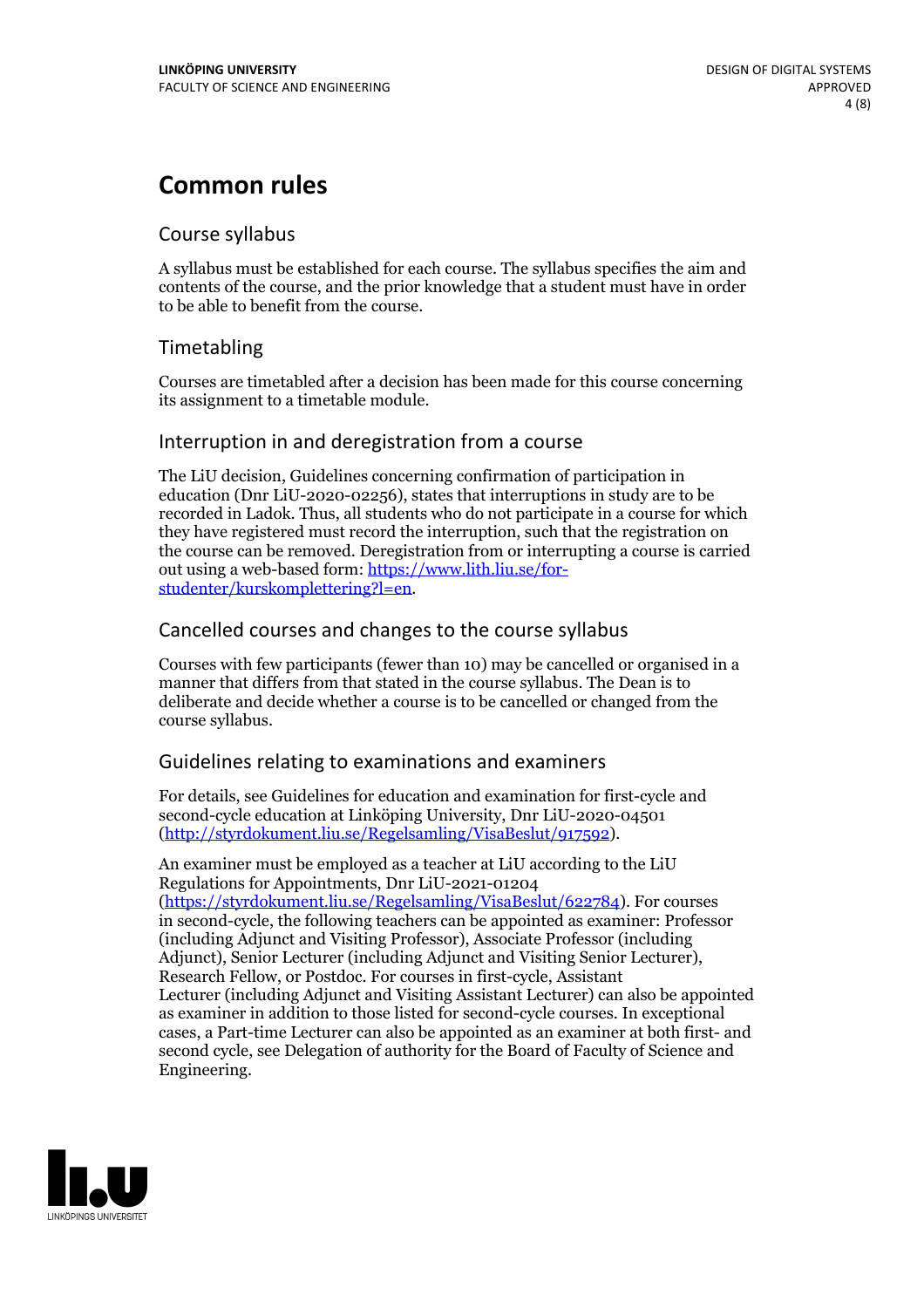## Forms of examination

#### **Principles for examination**

Written and oral examinations and digital and computer-based examinations are held at least three times a year: once immediately after the end of the course, once in August, and once (usually) in one of the re-examination periods. Examinations held at other times are to follow a decision of the faculty programme board.

Principles for examination scheduling for courses that follow the study periods:

- courses given in VT1 are examined for the first time in March, with re-examination in June and August
- courses given in VT2 are examined for the first time in May, with re-examination in August and October
- courses given in HT1 are examined for the first time in October, with re-examination in January and August
- courses given in HT2 are examined for the first time in January, with re-examination in March and in August.

The examination schedule is based on the structure of timetable modules, but there may be deviations from this, mainly in the case of courses that are studied and examined for several programmes and in lower grades (i.e. 1 and 2).

Examinations for courses that the faculty programme board has decided are to be held in alternate years are held three times during the school year in which the course is given according to the principles stated above.

Examinations for courses that are cancelled orrescheduled such that they are not given in one or several years are held three times during the year that immediately follows the course, with examination scheduling that corresponds to the scheduling that was in force before the course was cancelled or rescheduled.

When a course, or a written examination (TEN, DIT, DAT), is given for the last time, the regular examination and two re-examinations will be offered. Thereafter, examinations are phased out by offering three examinations during the following academic year at the same times as the examinations in any substitute course. If there is no substitute course, three examinations will be offered during re- examination periods during the following academic year. Other examination times are decided by the faculty programme board. In all cases above, the examination is also offered one more time during the academic year after the following, unless the faculty programme board decides otherwise. In total, 6 re-examinations are offered, of which 2 are regular re-examinations. In the examination registration system, the examinations given for the penultimate time and the last time are denoted.

If a course is given during several periods of the year (for programmes, or on different occasions for different programmes) the faculty programme board or boards determine together the scheduling and frequency of re-examination occasions.

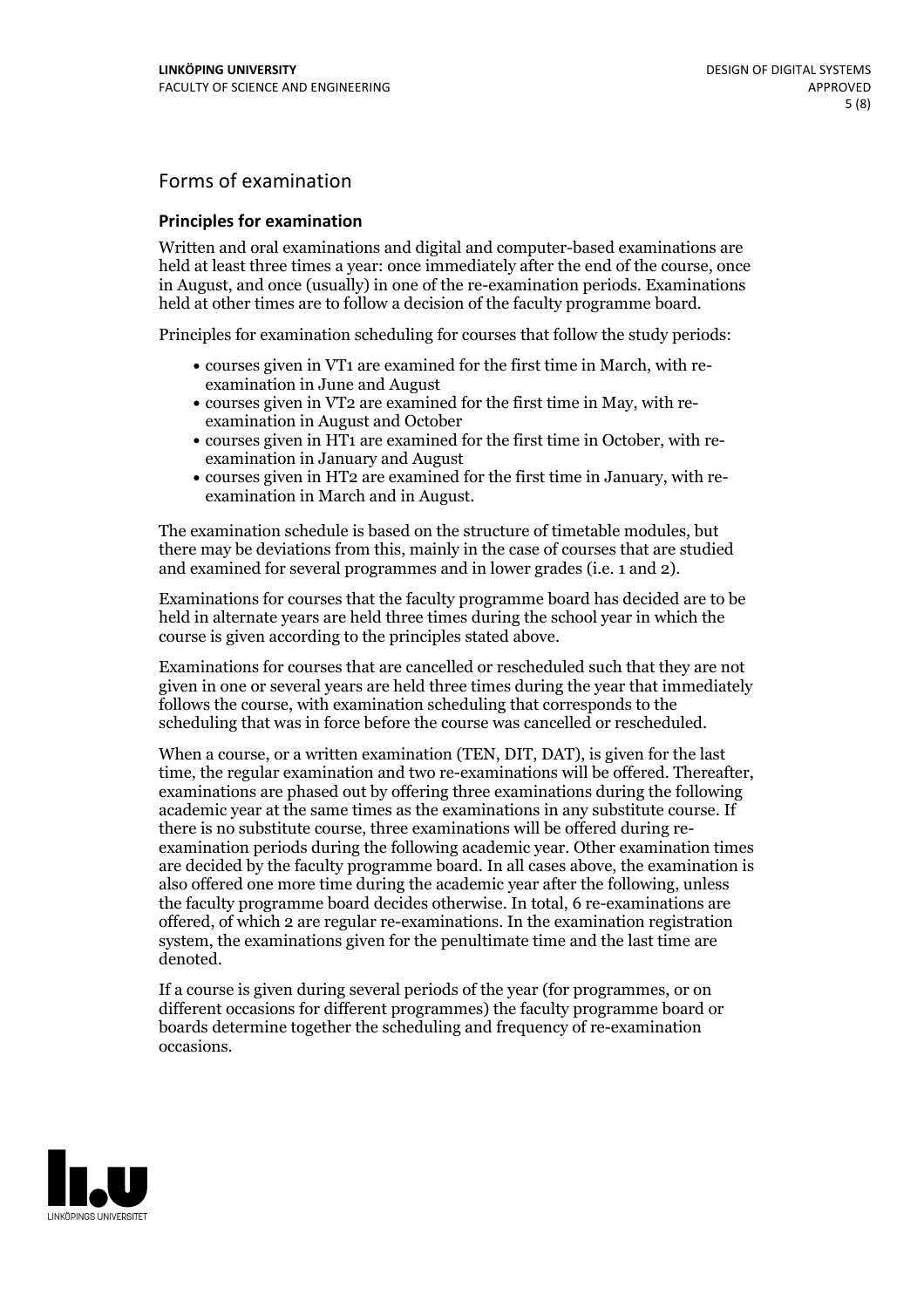#### **Retakes of other forms of examination**

Regulations concerning retakes of other forms of examination than written examinations and digital and computer-based examinations are given in the LiU guidelines for examinations and examiners, [http://styrdokument.liu.se/Regelsamling/VisaBeslut/917592.](http://styrdokument.liu.se/Regelsamling/VisaBeslut/917592)

#### **Course closure**

For Decision on Routines for Administration of the Discontinuation of Educational Programs, Freestanding Courses and Courses in Programs, see DNR LiU-2021-04782. After a decision on closure and after the end of the discontinuation period, the students are referred to a replacement course (or similar) according to information in the course syllabus or programme syllabus. If a student has passed some part/parts of a closed program course but not all, and there is an at least partially replacing course, an assessment of crediting can be made. Any crediting of course components is made by the examiner.

#### **Registration for examination**

In order to take an written, digital or computer-based examination, registration in advance is mandatory, see decision in the university's rule book [https://styrdokument.liu.se/Regelsamling/VisaBeslut/622682.](https://styrdokument.liu.se/Regelsamling/VisaBeslut/622682) An unregistered student can thus not be offered a place. The registration is done at the Student Portal or in the LiU-app during the registration period. The registration period opens 30 days before the date of the examination and closes 10 days before the date of the examination. Candidates are informed of the location of the examination by email, four days in advance.

#### **Code of conduct for students during examinations**

Details are given in a decision in the university's rule book: <http://styrdokument.liu.se/Regelsamling/VisaBeslut/622682>.

#### **Retakes for higher grade**

Students at the Institute of Technology at LiU have the right to retake written examinations and digital and computer-based examinations in an attempt to achieve a higher grade. This is valid for all examination components with code "TEN", "DIT" and "DAT". The same right may not be exercised for other examination components, unless otherwise specified in the course syllabus.

A retake is not possible on courses that are included in an issued degree diploma.

#### **Grades**

The grades that are preferably to be used are Fail (U), Pass (3), Pass not without distinction  $(4)$  and Pass with distinction  $(5)$ .

- Grades U, 3, 4, 5 are to be awarded for courses that have written or digital examinations.<br>• Grades Fail (U) and Pass (G) may be awarded for courses with a large
- degree of practical components such as laboratory work, project work and

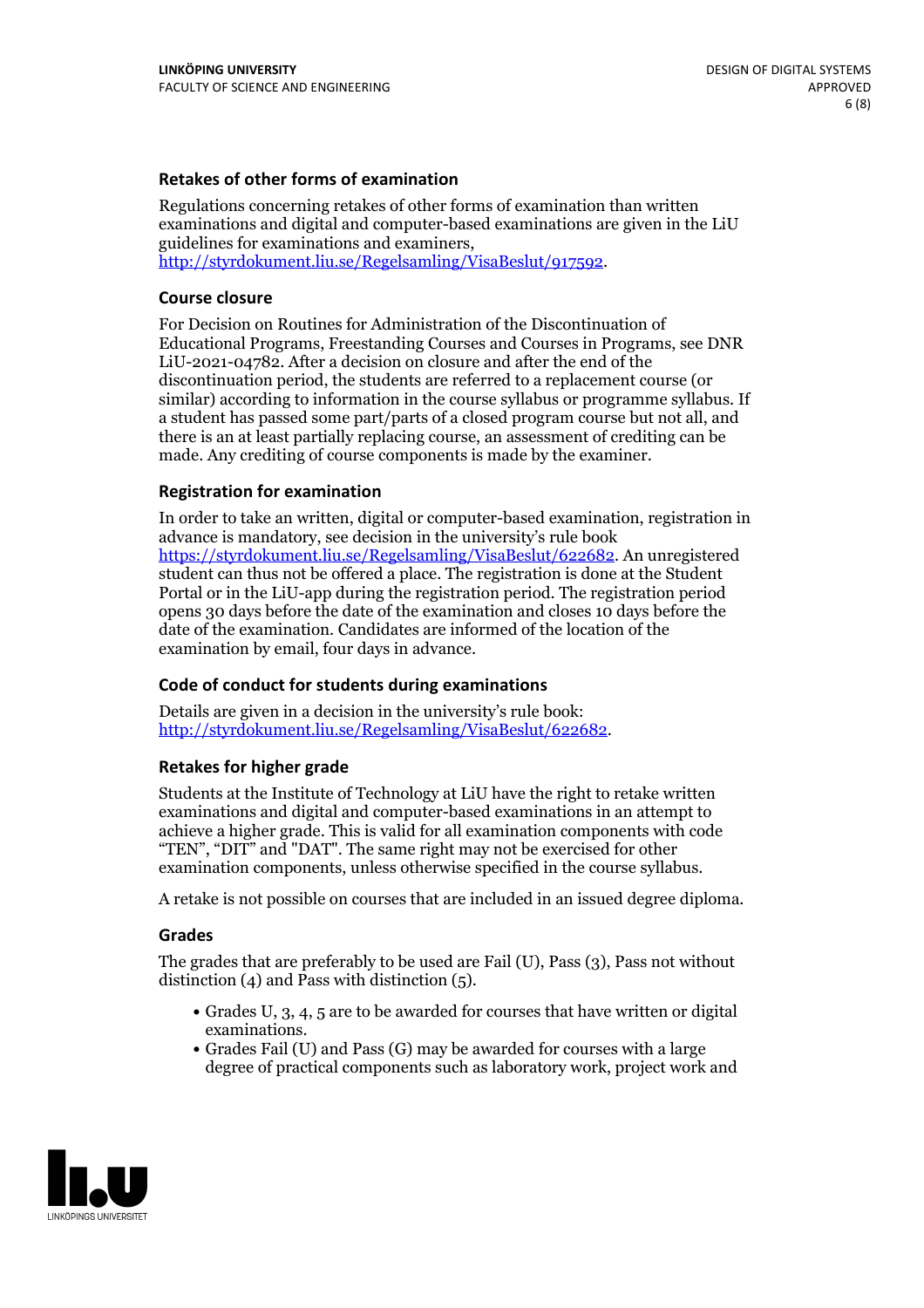group work.<br>• Grades Fail (U) and Pass (G) are to be used for degree projects and other independent work.

#### **Examination components**

The following examination components and associated module codes are used at the Faculty of Science and Engineering:

- Grades U, 3, 4, 5 are to be awarded for written examinations (TEN) and
- digital examinations (DIT).<br>• Examination components for which the grades Fail (U) and Pass (G) may be awarded are laboratory work (LAB), project work (PRA), preparatory written examination (KTR), digital preparatory written examination (DIK), oral examination (MUN), computer-based examination (DAT), home
- assignment (HEM), and assignment (UPG).<br>• Students receive grades either Fail (U) or Pass (G) for other examination components in which the examination criteria are satisfied principally through active attendance such as tutorial group (BAS) or examination item
- (MOM).<br>• Grades Fail (U) and Pass (G) are to be used for the examination components Opposition (OPPO) and Attendance at thesis presentation (AUSK) (i.e. part of the degree project).

In general, the following applies:

- 
- Mandatory course components must be scored and given <sup>a</sup> module code. Examination components that are not scored, cannot be mandatory. Hence, it is voluntary to participate in these examinations, and the voluntariness must be clearly stated. Additionally, if there are any associated conditions to
- the examination component, these must be clearly stated as well.<br>• For courses with more than one examination component with grades U,3,4,5, it shall be clearly stated how the final grade is weighted.

For mandatory components, the following applies (in accordance with the LiU Guidelines for education and examination for first-cycle and second-cycle education at Linköping University,<br>[http://styrdokument.liu.se/Regelsamling/VisaBeslut/917592\)](http://styrdokument.liu.se/Regelsamling/VisaBeslut/917592):

If special circumstances prevail, and if it is possible with consideration of the nature of the compulsory component, the examiner may decide to replace the compulsory component with another equivalent component.

For possibilities to alternative forms of examinations, the following applies (in accordance with the LiU Guidelines for education and examination for first-cycle [http://styrdokument.liu.se/Regelsamling/VisaBeslut/917592\)](http://styrdokument.liu.se/Regelsamling/VisaBeslut/917592):

If the LiU coordinator for students with disabilities has granted a student the right to an adapted examination for a written examination in an examination hall, the student has the right to it.